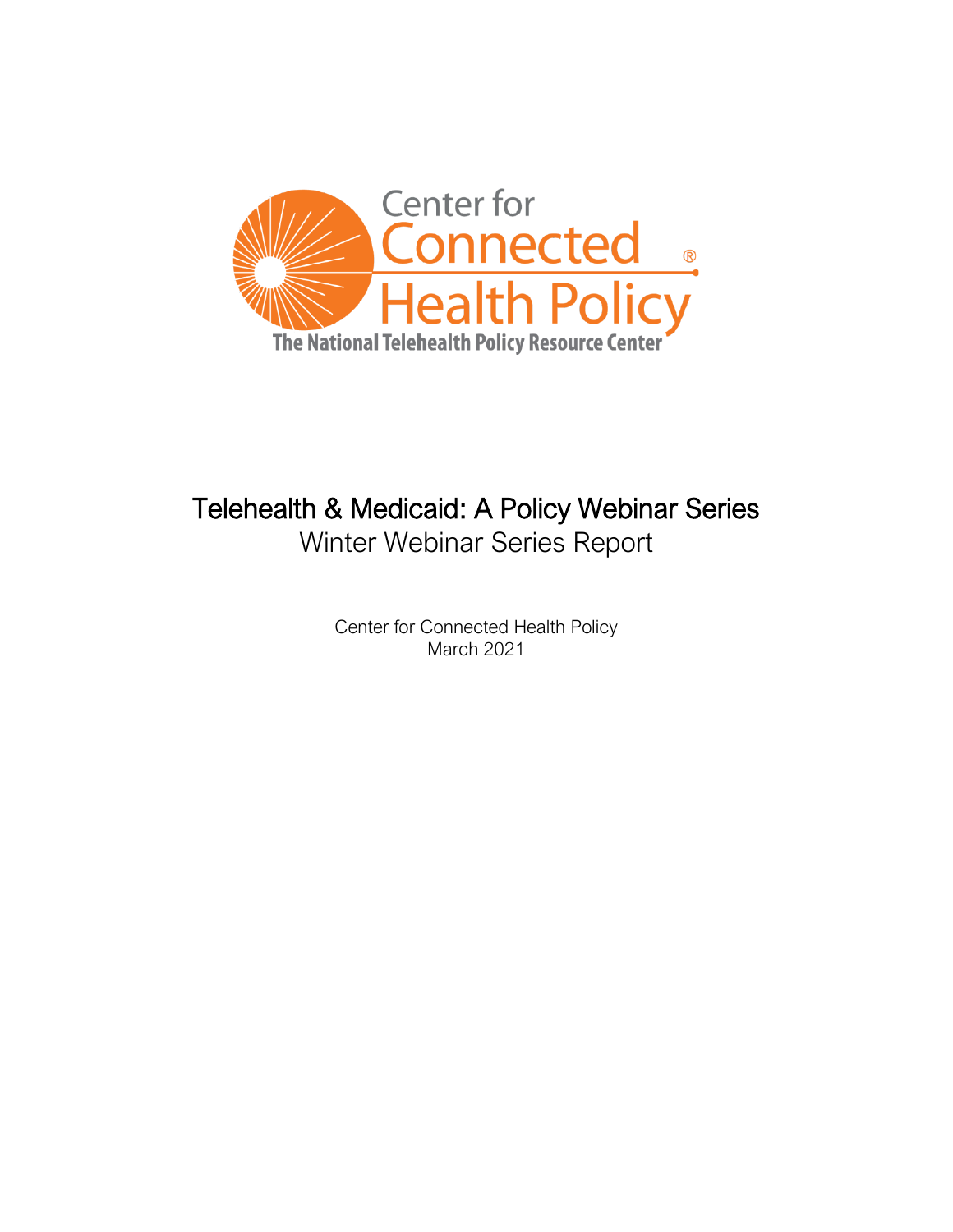# **Introduction**

The Center for Connected Health Policy's (CCHP) Medicaid telehealth policy webinar series wrapped up its inaugural Winter program on February 5, 2021. *Telehealth & Medicaid: A Policy Webinar Series*, was developed by CCHP staff during fall 2020 after identifying education and resource gaps in Medicaid telehealth policy. The series took place on Friday's between January 15 and February 5, 2021 and exposed thousands of attendees to telehealth policy activities taking place across 10 different Medicaid programs. Attendees also heard from federal agencies, including experts from the Centers for Medicare & Medicaid Services (CMS) and the Medicaid and CHIP Payment and Access Commission (MACPAC). The Winter series was the first of three installments, with Spring and Fall series taking place throughout 2021. The webinar series is supported in part by federal CARES Act funding and the Human Resources & Services Administration (HRSA).

# Many Medicaid Programs, One Safety Net

The webinar series was developed in response to an ever-changing and complex landscape for telehealth policy in Medicaid. Because Medicaid programs are administered at the state level, no two Medicaid programs are alike. Under federal law, Medicaid programs are required to provide a set of essential services, which includes a variety of preventive, inpatient, and outpatient healthcare services but excludes services like dental, optometry, or specialty care, among others. <sup>1</sup> States elect to cover optional benefits above and beyond the MEC guidelines. Similarly, Medicaid programs have discretion in determining the scope of their telehealth coverage policies. While states have increasingly moved to reimburse providers for telehealth services in recent years, telehealth coverage policies can range from narrow to expansive.

The need for a Medicaid-focused webinar series became apparent in the wake of the COVID-19 pandemic. Most of the available resources or webinars were not specific to Medicaid and there was a lack of organized updates for Medicaid administrators, policy staff, and providers. As Medicaid programs rapidly expanded their telehealth coverage policies, CCHP received a flurry of requests for technical assistance and resources that could offer clarity. In March 2020, CCHP staff developed a [policy tracking tool](https://www.cchpca.org/covid-19-related-state-actions) that captures the COVID-related telehealth policy actions for Medicaid programs in all 50 states and the District of Columbia (DC). The Medicaid webinar series is an extension of this work and offered providers, administrators, and policy staff in Medicaid agencies the opportunity to share insights and best practices with a diverse audience.

# Webinar 1: Telehealth Policy and COVID-19

The Winter series theme, *Telehealth Policy and COVID-19*, focused on the rapid telehealth policy developments prompted by the public health emergency (PHE). CCHP reached a total of 1,753 attendees across the four webinars, with the majority of attendees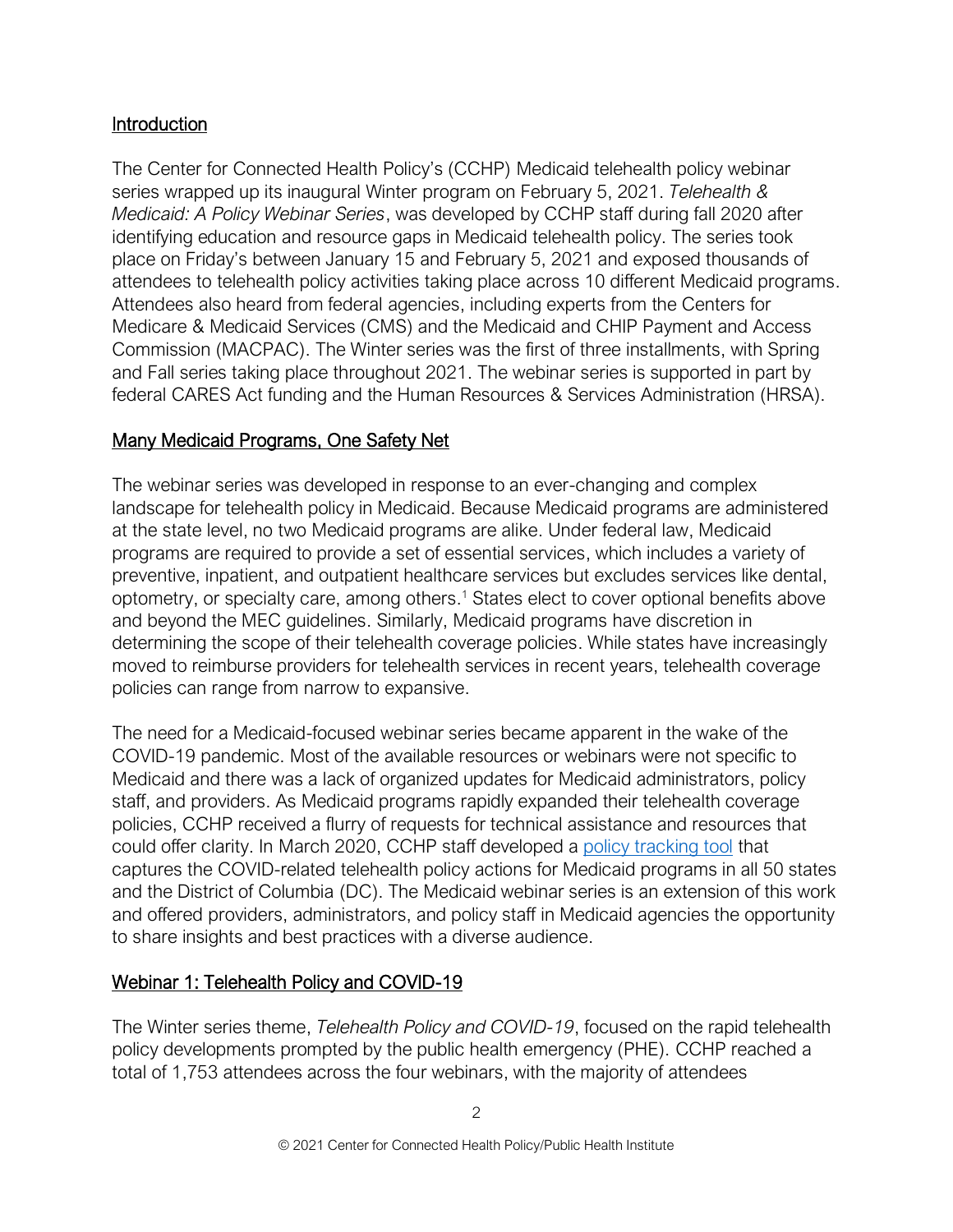representing public health agencies, hospitals and doctors' offices, safety net clinics, and non-profit policy and advocacy organizations.

The first webinar took place on January 15, 2021 and gave attendees an overview of the state plan amendments (SPA) and waivers that Medicaid programs leveraged to expand telehealth services during the PHE. The webinar opened with an introduction to how Medicaid programs structure their benefits and services through the state plan provided by Sheri Gaskins, a Technical Director in the Division of Benefits and Coverage at CMS. The SPA is an agreement between each state Medicaid agency and CMS documenting how the state operates its Medicaid program.<sup>1</sup> States are required to submit a SPA to CMS for approval when they are requesting to make changes to their state plan, such as changes to reimbursement or certain covered services.<sup>2</sup> Unlike in Medicare, states are given broad flexibility to design their Medicaid benefits as outlined in their state plan.

Changes to the state plan were one of the key strategies that Medicaid programs used to expand their telehealth coverage and reimbursement during the PHE. As of February 2021, all 50 states and DC submitted temporary SPA changes to CMS in response to the pandemic. According to CMS, at least 32 of these approved SPAs were related to Medicaid programs' telehealth coverage and reimbursement methdologies. <sup>1</sup> Ms. Gaskins emphasized that Medicaid programs are not governed by the same CMS telehealth regulations that govern Medicare, which granted Medicaid agencies the flexibility to make telehealth policy changes that best serve their populations.

The CMS presentation was followed by Erica Bonnifield, Assistant Deputy Director over Health Care Benefits & Eligibility within the California Department of Health Care Services (DHCS). Ms. Bonnifield gave an overview of Medi-Cal's pre-PHE telehealth policy, and additional temporary telehealth policy flexibilities provided during the PHE based upon various state and federal authorities. Similar to other states, California DHCS implemented additional flexibilities for Medi-Cal covered benefits and services provided via traditional telehealth as well as other virtual/telephonic (audio-only) communication modalities, and implemented payment parity for virtual/telephone (audio-only), subject to certain requirements. Lastly, Ms. Bonnifield provided lessons learned from the PHE through anecdotal feedback from the provider and broader stakeholder communities on the impact of temporary flexibilities, and finally announced the release of the Department's post-PHE telehealth policy [recommendations](https://www.dhcs.ca.gov/services/medi-cal/Documents/DHCS-Telehealth-Policy-Proposal-2-1-21.pdf?inf_contact_key=ce71713a3cd88c969b4d2a9a10960f30).<sup>3</sup> Those recommendations were released publicly on February 2, 2021. CCHP has produced a Fact Sheet on the Medi-Cal telehealth policy recommendations and changes, which can be viewed [here.](https://www.cchpca.org/sites/default/files/2021-02/DHCS%20Telehealth%20Proposal%20Fact%20Sheet3%5B2%5D.pdf)

The first webinar concluded with a presentation by Dr. Shannon Dowler, Chief Medical Officer for North Carolina's Medicaid program. Dr. Dowler gave an engaging overview of the over 100 telehealth policies that North Carolina Medicaid adopted or revised in response to the PHE. Dr. Dowler also presented data from various evaluations that North Carolina Medicaid conducted to assess the impact of the agency's policy changes. Rapid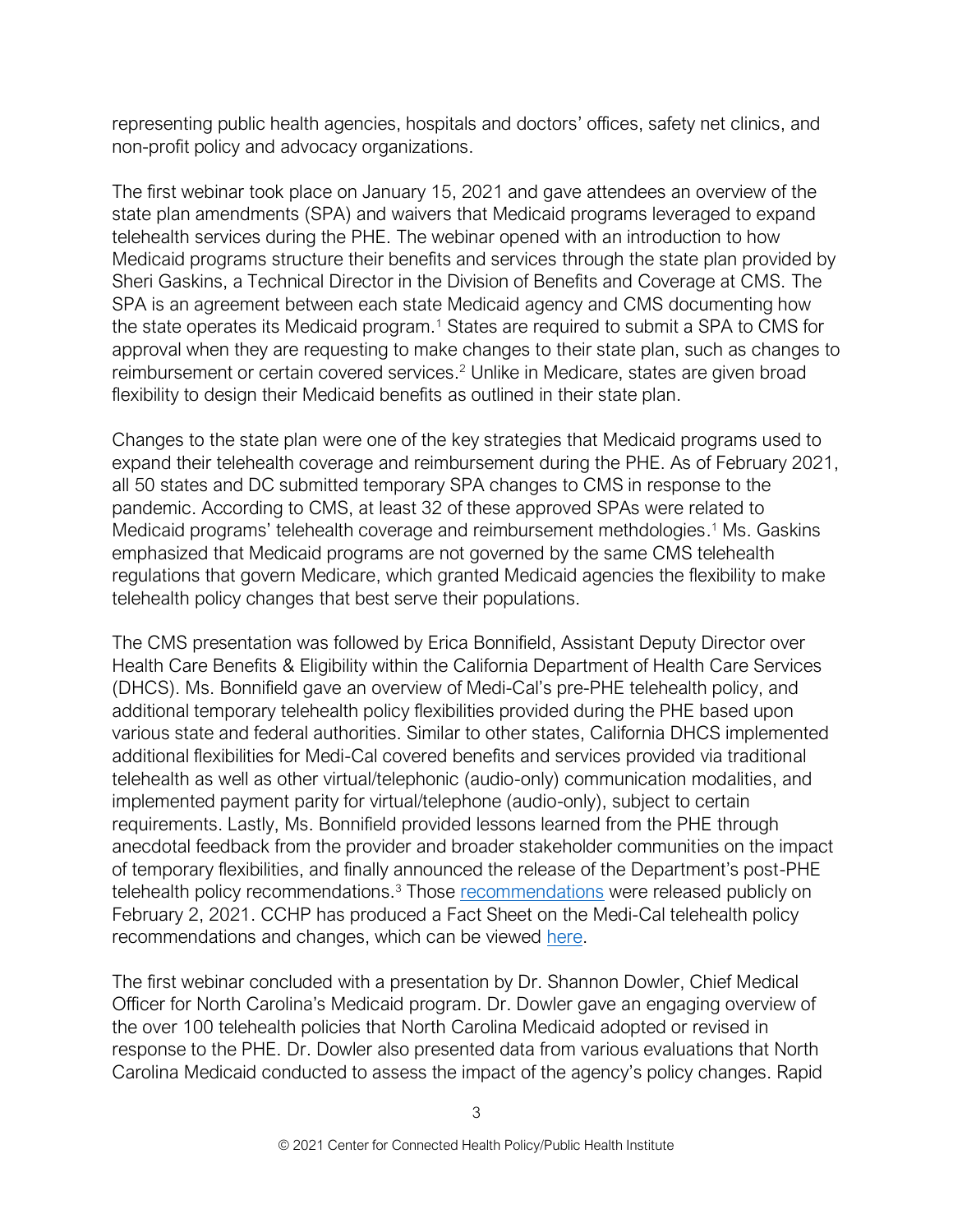evaluation was one of North Carolina Medicaid's key strategies to keeping providers and the public informed about the impact of these changes. The Department created a series of dashboards and data visualization tools to track telehealth service utilization on a regular basis. Interestingly, North Carolina Medicaid initially saw a higher utilization rate for audioonly services compared to audio-visual services. This trend decreased as the state scaled up its telehealth expansions and more beneficiaries utilized telehealth.





*Source*. North Carolina Department of Health[. https://www.cchpca.org/sites/default/files/2021-](https://www.cchpca.org/sites/default/files/2021-01/CCHP%20Webinar%201%20-%20Waivers%20%26%20State%20Plan%20Amendments.pdf) [01/CCHP%20Webinar%201%20-%20Waivers%20%26%20State%20Plan%20Amendments.pdf](https://www.cchpca.org/sites/default/files/2021-01/CCHP%20Webinar%201%20-%20Waivers%20%26%20State%20Plan%20Amendments.pdf)

Dr. Dowler's presentation also highlighted the success and potential challenges of telehealth in a diverse state with a large rural population. The odds that beneficiaries with chronic conditions utilized telehealth during 2020 were nearly 3 times greater than the odds of telehealth service utilization among beneficiaries without chronic conditions. At the same time, rural and Black beneficiaries in North Carolina Medicaid were equally less likely to utilize telehealth services during 2020.<sup>4</sup> Dr. Dowler noted that, among the primary policy changes, she expects reimbursement for federally qualified health centers (FQHCs) to become permanent in North Carolina Medicaid. The data-rich presentation gave attendees a clear understanding of the positive impact that North Carolina's telehealth policies have had on access to care and areas of further study to bridge the digital divide in rural areas of the state. You can view additional data presented during the webinar on CCHP's Resources page using the source link under Table 1.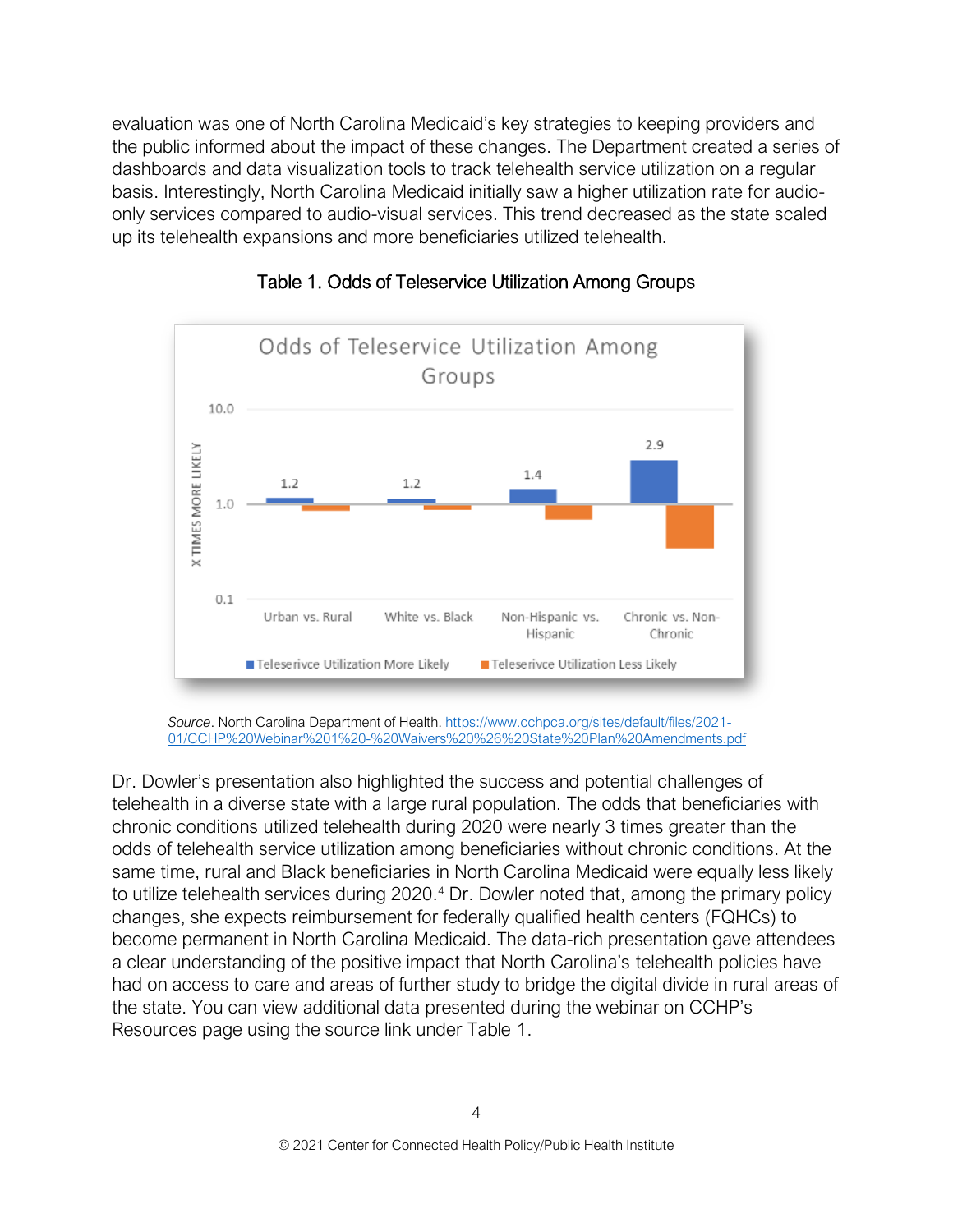#### Webinar 2: Provider Engagement and Education During the Public Health Emergency

The second webinar in the series took place on January 22, 2021 and featured presentations on the unique ways that Medicaid programs engaged and educated Medicaid providers about new telehealth policies. Medicaid experts from Nevada and Ohio's Medicaid programs provided a high-level overview of their provider outreach strategies, which included provider resource webpages, a provider outreach hotline, stakeholder meetings, and updated billing and policy guidelines.

Nevada Medicaid's presenter, DuAne Young, serves as the Deputy Administrator overseeing telehealth policy in the Department. Mr. Young noted that telehealth in Nevada has been an important service modality for its Medicaid population because the state is primarily rural. Of the 17 counties in Nevada, 15 are defined as rural or frontier with low population density and a lack of participating providers. Because of their unique geography, Nevada leverages participating providers from neighboring states to achieve network adequacy for telehealth services. Nevada Medicaid established a robust online provider resource presence that included webinar trainings, a telehealth resource guide, a COVID-19 email address for providers, and regular provider announcements posted to the Department's provider portal.

Nichole Small, a Health Systems Administrator with Ohio Medicaid, noted that Ohio took a very similar approach to provider outreach. As with most Medicaid programs, updated billing and telehealth resource guides were used to keep providers in both fee-for-service and managed care delivery abreast of policy changes. However, stakeholder feedback was also central to Ohio Medicaid's approach. Ms. Small indicated that provider feedback so far has been overwhelmingly positive.<sup>5</sup>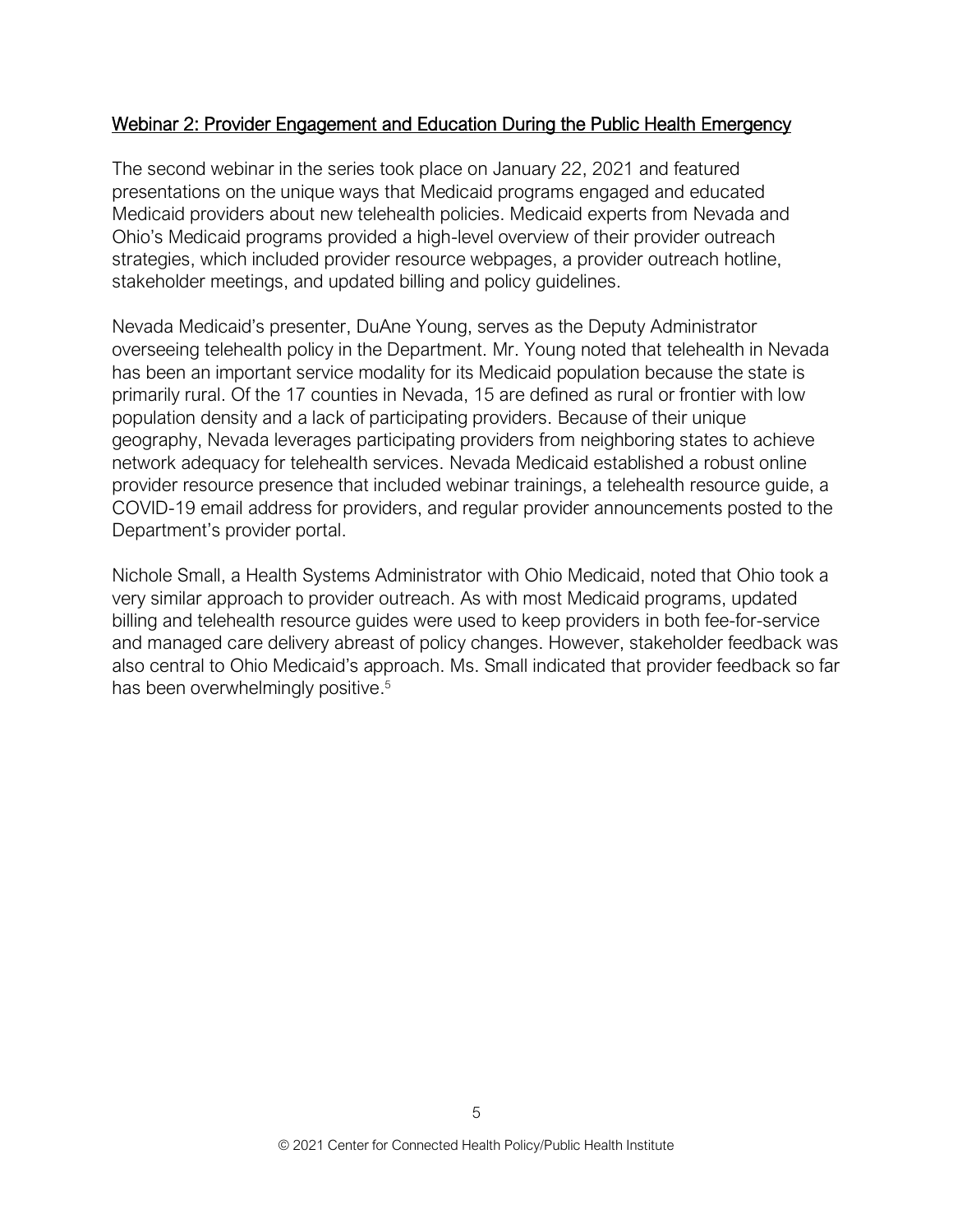

Figure 1. Stakeholder Feedback in Ohio Medicaid

*Source*. Ohio Department of Medicaid. [https://www.cchpca.org/sites/default/files/2021-](https://www.cchpca.org/sites/default/files/2021-01/CCHP%20Webinar%202%20-%20Provider%20Engagement%20%26%20Education.pdf) [01/CCHP%20Webinar%202%20-%20Provider%20Engagement%20%26%20Education.pdf](https://www.cchpca.org/sites/default/files/2021-01/CCHP%20Webinar%202%20-%20Provider%20Engagement%20%26%20Education.pdf)

Dr. Shannon Dowler also returned for the second webinar to present North Carolina Medicaid's robust provider outreach strategy. According to Dr. Dowler, what made North Carolina's outreach strategy so effective was transparency and bidirectional communication between the agency and providers. To that end, North Carolina Medicaid hosted over 87 training webinars and a weekly "fireside chat" webinar for the state's Medicaid providers to seek technical assistance on billing and telehealth policy issues. In all, North Carolina's provider outreach webinars reached 37,071 providers. The Department created a provider email address, an online COVID-19 Knowledge Center that includes a searchable database of frequently asked questions for providers, and special incentive payments for telehealth utilization.<sup>6</sup>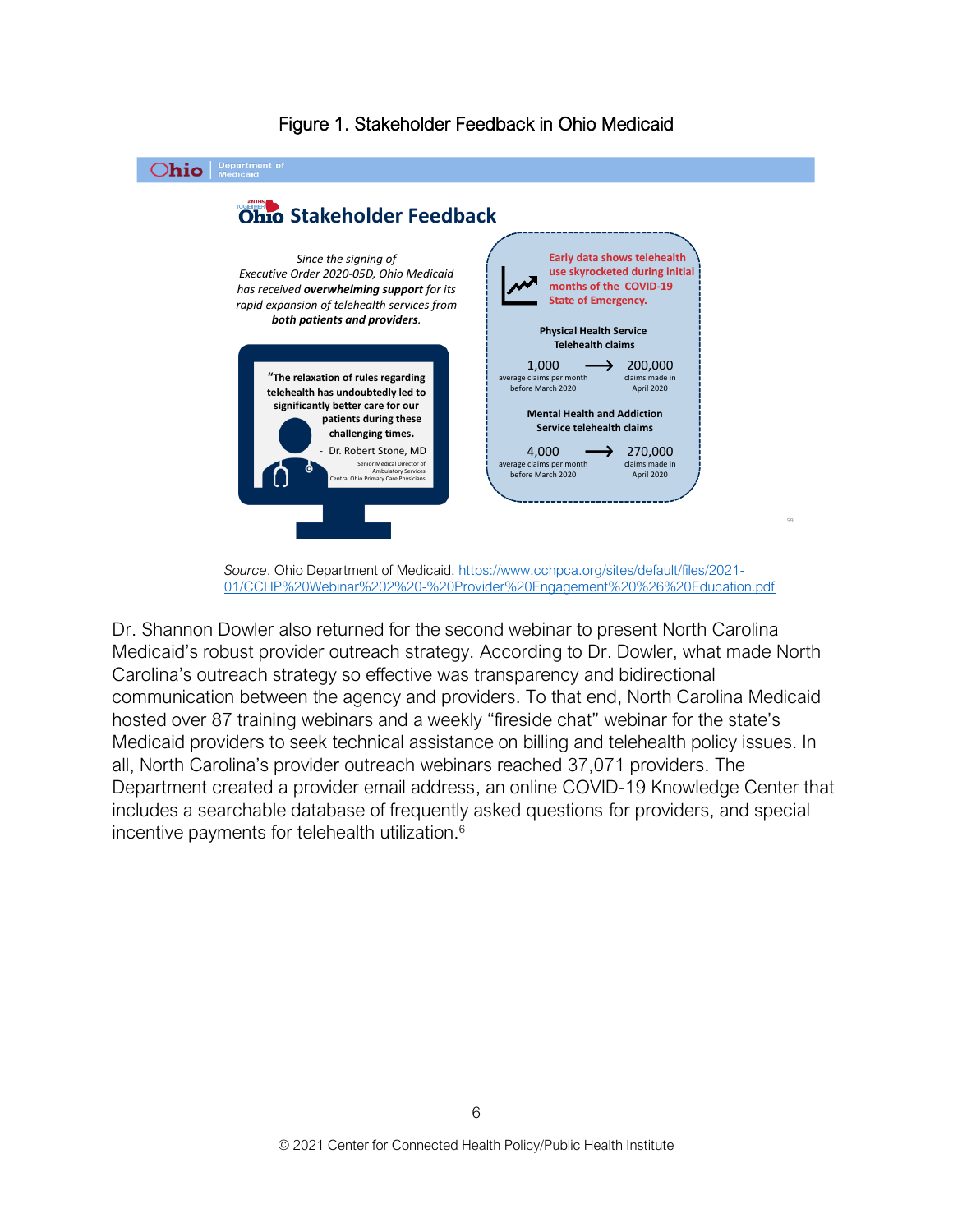#### Direct to All NC Medical Providers **Medical Homes** Initiate Virtual Care(telephonic and portal) Interim PMPM Payment adjustment Deployment of MD to MD Consultation Codes Pregnancy Medical Home(PMH) Incentive Cover Broad Telehealth at Parity via virtual or telehealth COVID Differential Rate Telephonic at ~80% E&M Parity PMH Obstetrical Care via Telehealth Retroactive to 3/10/20 Open Well Child Care via Telehealth Implement Remote Physiologic Monitoring Creation of Enhanced Hybrid Home-Telehealth Visit<br>Practice Support through AHEC/CCNC Contracts COVID Triage Plus Line through CCNC<br>Hardship Payments for Practices COVID-19 Provider Infrastructure **Support Strategy** Safety Net Allow Distant Site Telehealth COVID Differential Core Service at 127% for FTF/Telehealth April-June<br>145% LHD PC Rate Adjustment DDITIONAL RESOURCES: ADDITIONAL RESOURCES<br>5% COVID rate increase prior<br>legislative mandate Session Law 2020-<br>4 (House Bill 1043)<br>Uninsured COVID Treatment(Medicaid)<br>Uninsured COVID Treatment(Medicaid) 140% Dental LHD Rate Adjustment Additional Long Term Care & Hospital Based Financial Supports Not Included \$150 per eligible encounter) In This Document

## Figure 2. COVID-19 Provider Infrastructure Support Strategy

Source. North Carolina Department of Health. [https://www.cchpca.org/sites/default/files/2021-](https://www.cchpca.org/sites/default/files/2021-01/CCHP%20Webinar%202%20-%20Provider%20Engagement%20%26%20Education.pdf) [01/CCHP%20Webinar%202%20-%20Provider%20Engagement%20%26%20Education.pdf](https://www.cchpca.org/sites/default/files/2021-01/CCHP%20Webinar%202%20-%20Provider%20Engagement%20%26%20Education.pdf)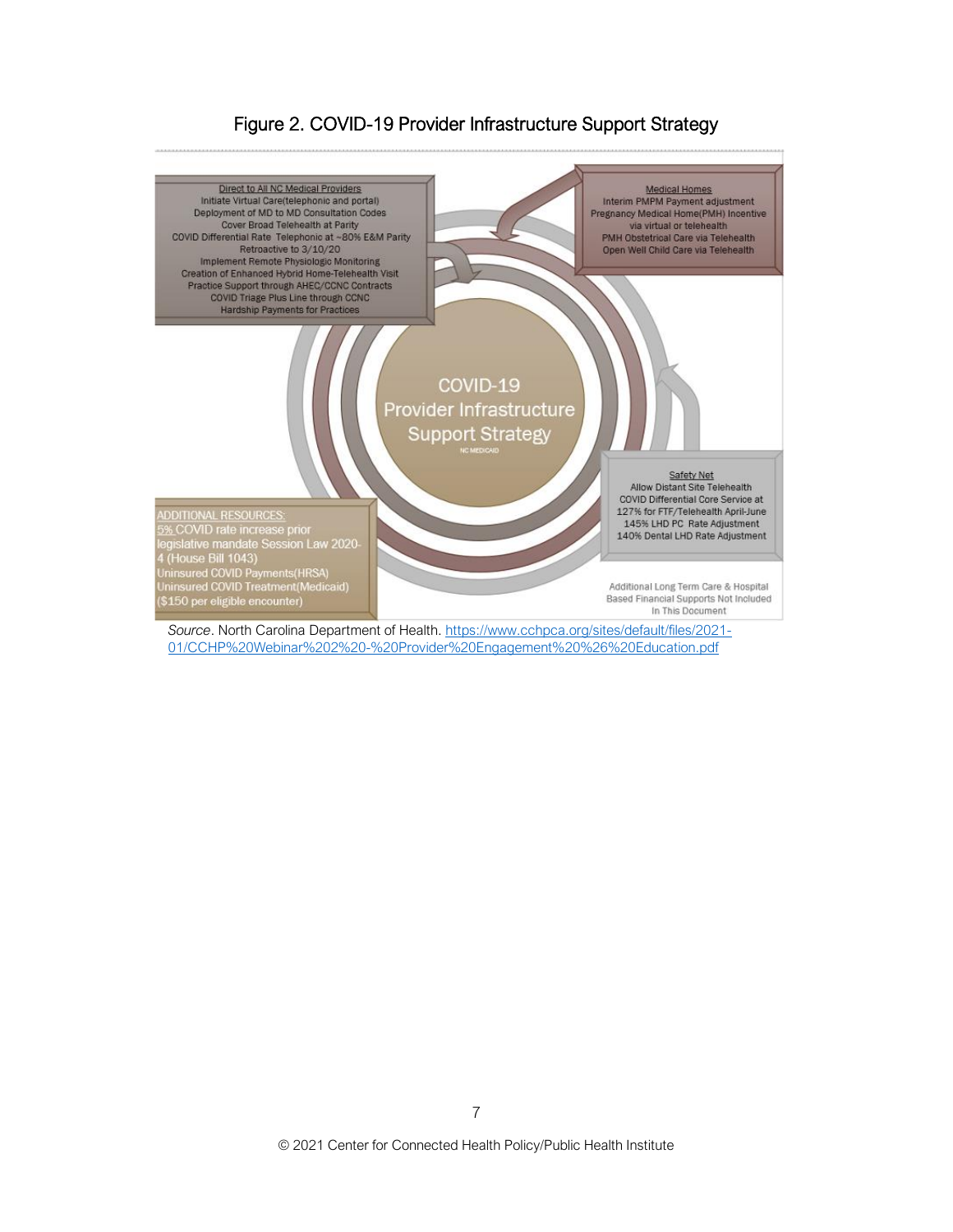# Figure 3. North Carolina Medicaid Provider Support Outcomes



#### Webinar 3: Patient Engagement & Education During the Public Health Emergency

[01/CCHP%20Webinar%202%20-%20Provider%20Engagement%20%26%20Education.pdf](https://www.cchpca.org/sites/default/files/2021-01/CCHP%20Webinar%202%20-%20Provider%20Engagement%20%26%20Education.pdf)

On January 29, 2021, panelists from Maine, Oklahoma, and Virginia's Medicaid programs detailed their strategies to increase telehealth access during the PHE through service expansions and beneficiary engagement and education. Director of MaineCare, Michelle Probert, and MaineCare Communications Director, Sarah Grant, presented data showing the state saw a 9,000% increase in telehealth utilization immediately following the introduction of expanded telehealth services. This averaged out to 1,000 telehealth encounters billed each week.<sup>7</sup>

Ms. Probert noted that at one point, 12% of all MaineCare members were utilizing telehealth to receive healthcare services. As with other states, Maine experienced higher telehealth utilization among White beneficiaries compared to Black, Asian, and other racial or ethnic minority groups. However, MaineCare also found that multiracial beneficiaries (e.g., two or more races) consistently had the highest telehealth utilization rate from the onset of the PHE through November 2020. See Tables 2 and 3 and MaineCare's [presentation](https://www.cchpca.org/sites/default/files/2021-01/Webinar%203_Patient%20Engage-FINAL.pdf) for more data on these trends.<sup>7</sup>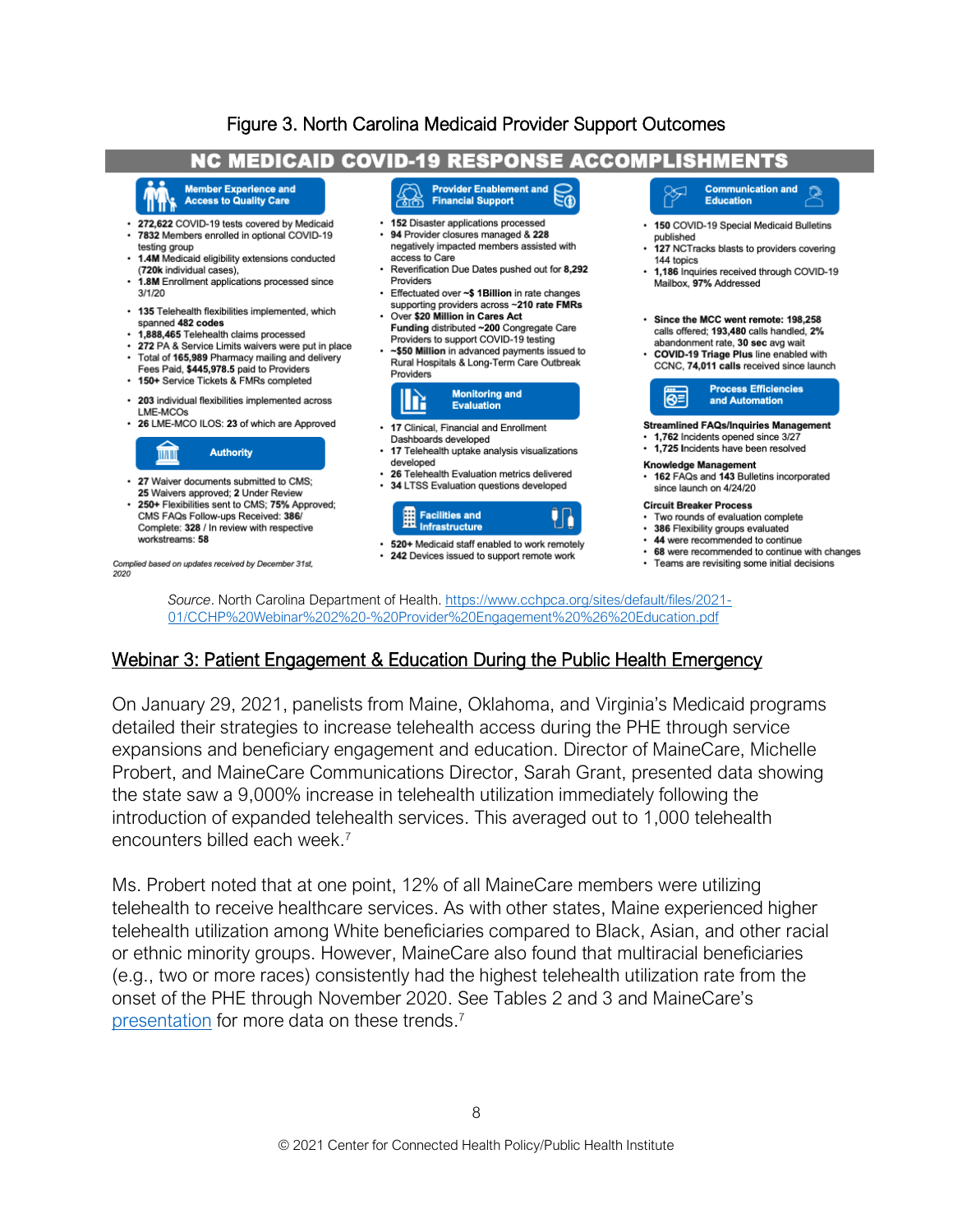Table 2. Telehealth Utilization in MaineCare Using GT Modifier (January 2020 – January 2021)



Source. Maine Department of Health and Human Services. [https://www.cchpca.org/sites/default/files/2021-](https://www.cchpca.org/sites/default/files/2021-01/Webinar%203_Patient%20Engage-FINAL.pdf) [01/Webinar%203\\_Patient%20Engage-FINAL.pdf](https://www.cchpca.org/sites/default/files/2021-01/Webinar%203_Patient%20Engage-FINAL.pdf)



Table 3. Telehealth Utilization Among MaineCare Beneficiaries by Race/Ethnicity

*Source*. Maine Department of Health and Human Services. [https://www.cchpca.org/sites/default/files/2021-](https://www.cchpca.org/sites/default/files/2021-01/Webinar%203_Patient%20Engage-FINAL.pdf) [01/Webinar%203\\_Patient%20Engage-FINAL.pdf](https://www.cchpca.org/sites/default/files/2021-01/Webinar%203_Patient%20Engage-FINAL.pdf)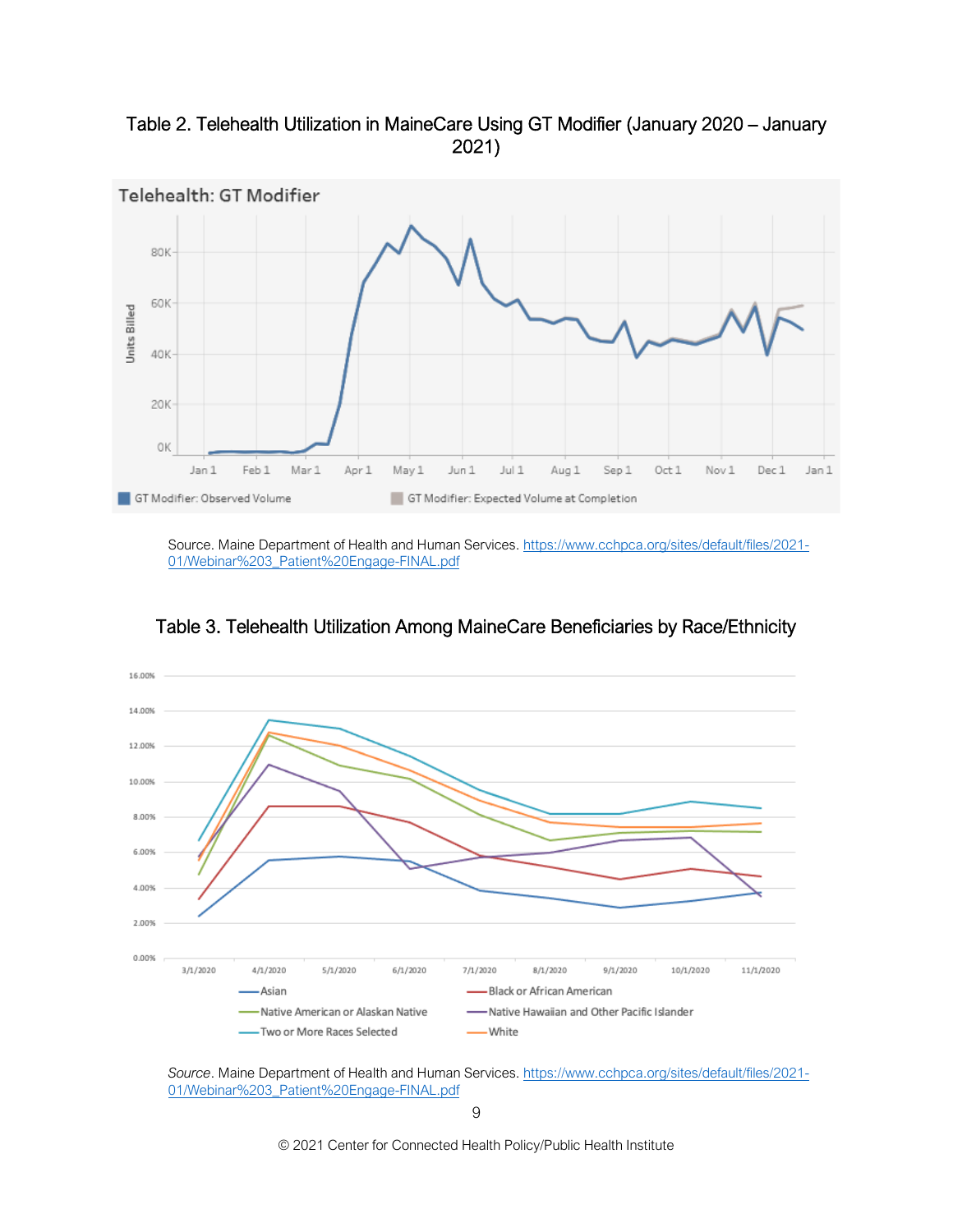MaineCare's success in promoting telehealth utilization was in part due to their aggressive beneficiary outreach strategy that included a "one-stop-shop" resource website for beneficiaries, direct mailers to 177,531 beneficiaries, and a digital media campaign explaining the new services. MaineCare targeted social media ads using Instagram's "Stories" feature and a video explaining the expanded telehealth benefit to beneficiaries. MaineCare's presenters noted that more robust evaluations of the impact of the beneficiary outreach campaign have not been conducted. However, early indicators from website traffic, media downloads, content views, and overall service utilization suggest it was successful<sup>7</sup>

In Oklahoma, a demonstration grant and member satisfaction surveys were two key strategies that the state's Medicaid agency used to engage beneficiaries around telehealth. Deputy State Medicaid Director, Traylor Rains, discussed findings from Oklahoma's member satisfaction survey which showed that roughly 70% of Oklahoma Medicaid beneficiaries reported an interest in receiving care through telehealth. Mr. Rains noted that, in some cases, the results of member and provider satisfaction surveys tend to show a preference for telehealth as a result of telehealth expansions during the PHE. Oklahoma also found that telehealth utilization rates among older adults enrolled in Oklahoma Medicaid were low, so the Health Care Authority is in the process of conducting outreach to nursing homes and assisted living facilities on Oklahoma's telehealth policy and to build capacity to deliver telehealth services in these facilities. Oklahoma is also a Certified Community Behavioral Health Demonstration Grant state, which enabled certain qualified providers to invest in telehealth equipment for eligible members.<sup>8</sup>

The Virginia Department of Medical Assistance Services (DMAS) took a similar approach to beneficiary outreach. Dr. Chethan Bachireddy, Virginia Medicaid's Chief Medical Officer, presented that Virginia Medicaid's Managed Care Organizations (MCOs) conducted outreach to their over 1.6 million beneficiaries through mail, email, text message, and social media, as well as providing certain beneficiaries with iPads or phones to conduct telehealth visits. Virginia Medicaid's beneficiary outreach also emphasized vulnerable populations who might be adversely impacted by the pandemic, such as those with substance use disorders (SUDs) or significant behavioral health needs.

At the onset of the pandemic, Virginia Medicaid introduced new telehealth policies including allowance of home as an originating site, audio-only visits, eConsults, and remote patient monitoring for COVID-19. They engaged extensively with providers through newsletters and seminars about new telehealth flexibilities. Telehealth visits in Virginia Medicaid peaked at just over 120,000 during April 2020 - 15 times higher than prior to the PHE - averaging over 90,000 per month through September (Table 4).<sup>9</sup>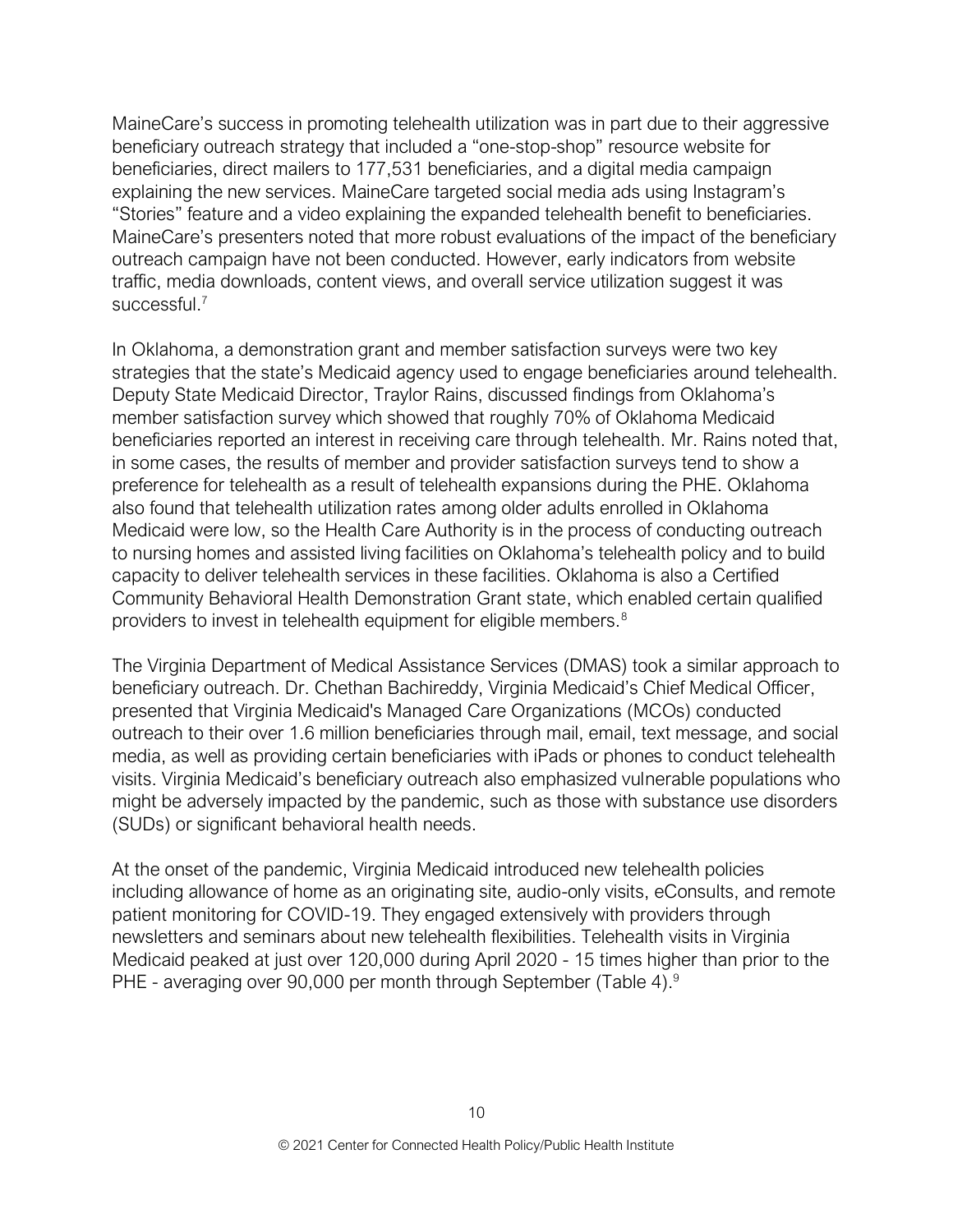

Table 4. Telehealth Utilization Among MaineCare Beneficiaries by Race/Ethnicity

*Source*. Virginia Department of Medical Assistance Services. [https://www.cchpca.org/sites/default/files/2021-](https://www.cchpca.org/sites/default/files/2021-01/Webinar%203_Patient%20Engage-FINAL.pdf) [01/Webinar%203\\_Patient%20Engage-FINAL.pdf](https://www.cchpca.org/sites/default/files/2021-01/Webinar%203_Patient%20Engage-FINAL.pdf)

Whereas other Medicaid programs saw higher utilization among White beneficiaries, Dr. Bachireddy shared that the relative share of telehealth visits actually increased by 8% among Black/African American beneficiaries from March to September 2020. Dr. Bachireddy noted that it's possible that the telehealth flexibilities, extensive provider engagement, and beneficiary outreach campaign were effective in ensuring more equitable use of telehealth services.<sup>9</sup>

#### Webinar 4: What's Next? A Roadmap for Medicaid Telehealth Policy Beyond the Pandemic

The Winter series wrapped up with the final webinar on February 5, which hosted an expert panel featuring panelists from MACPAC and Medicaid administrators from Arizona, Colorado, and Oregon. A looming question for telehealth policy experts in both the Medicaid and Medicare spheres is around which telehealth expansions or flexibilities will become permanent after the PHE ends. Experts came together for the final webinar to discuss how their states will approach those policy decisions and which services or flexibilities might become permanent.

Joanne Jee, Principal Analyst with MACPAC, laid the foundation for the webinar by discussing MACPAC's role in providing analysis to and advising states, Congress, and the U.S. Department of Health and Human Services on federal Medicaid and CHIP policy. MACPAC is federally-designated by the Government Accountability Office to be responsible for providing analysis and technical assistance to Congress on Medicaid and Children's Health Insurance Program (CHIP) issues. MACPAC also develops telehealth resources and reports for health policy audiences on healthcare access, service utilization,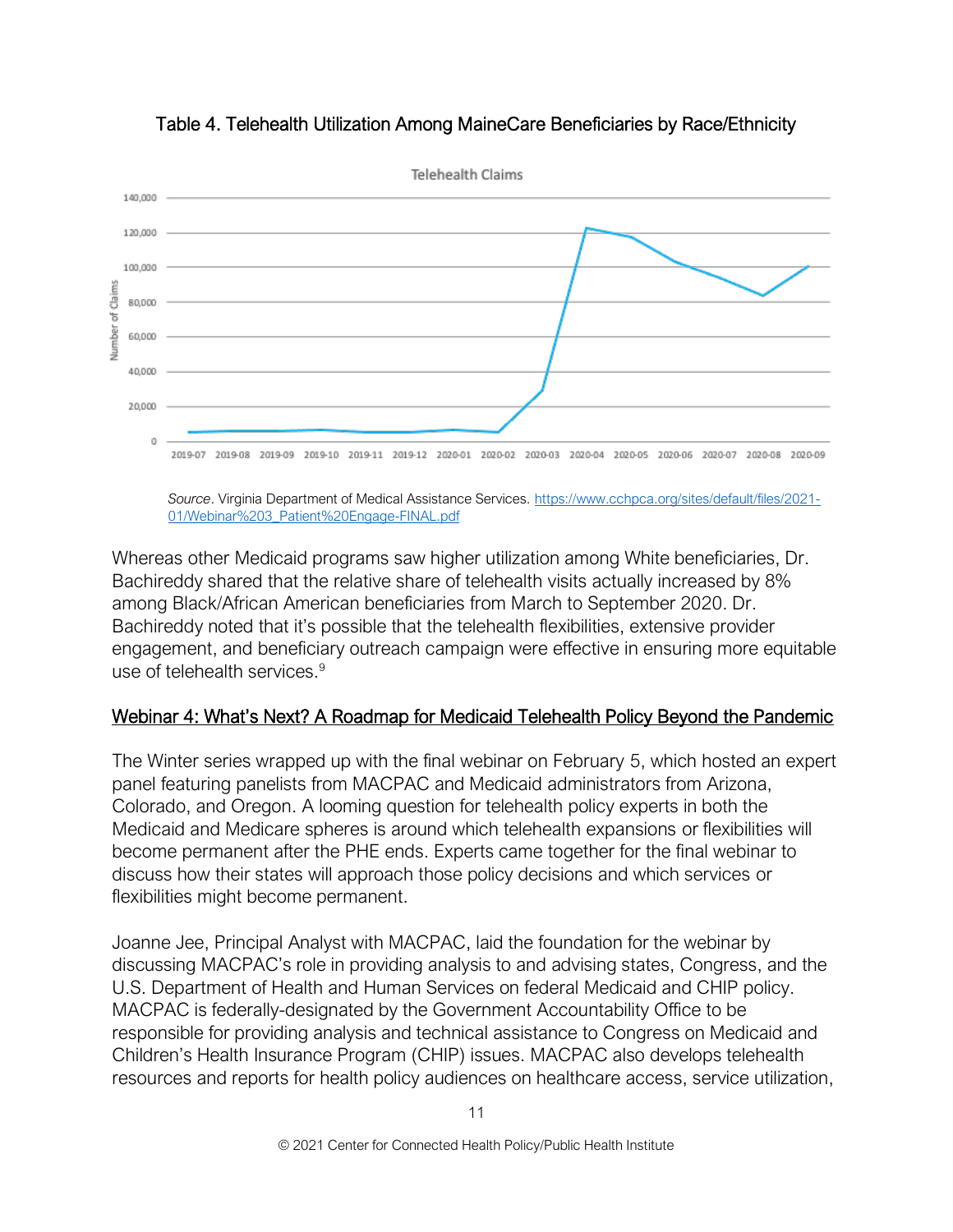and financing. Ms. Jee provided an overview of the history of Medicaid telehealth policy, emphasizing the states have substantial flexibility within Medicaid rules to cover telehealth services. States have substantial flexibility within federal Medicaid rules to cover telehealth. Ms. Jee also pointed out that, prior to the PHE, most states had some sort of coverage of telehealth and that many states leveraged existing federal Medicaid flexibilities to expand telehealth coverage and use in their programs during the PHE.<sup>10</sup>

In her presentation, Ms. Jee cited CMS's data snapshot showing that telehealth utilization in Medicaid and CHIP between March and July 2020 increased 2,846% from the same period in 2019, based on preliminary data. Ms. Jee noted that state approaches to a host of factors in designing their post-COVID telehealth policies will be of interest to policy community. These include for example payment, network adequacy, qualify and outcomes, and preventing fraud.<sup>10</sup>

Dr. Sara Salek, Chief Medical Officer for the Arizona Medicaid Program, the Arizona Health Care Cost Containment System (AHCCCS), provided an in-depth overview of the telehealth expansions implemented in Arizona's Medicaid program. These included the addition of over 150 new procedure codes to the existing telehealth services list and a temporary code list for covered audio-only services. Arizona also required managed care organizations to reimburse telehealth and audio-only services at the in-person rate and provide telehealth coverage for all contracted services. As a result, Arizona saw an audioonly claims and encounters increase from just over 100,000 in February 2020 to around 550,000 in April 2020. During that same period, telehealth claims and encounters climbed to 300,000 (Table 5). 11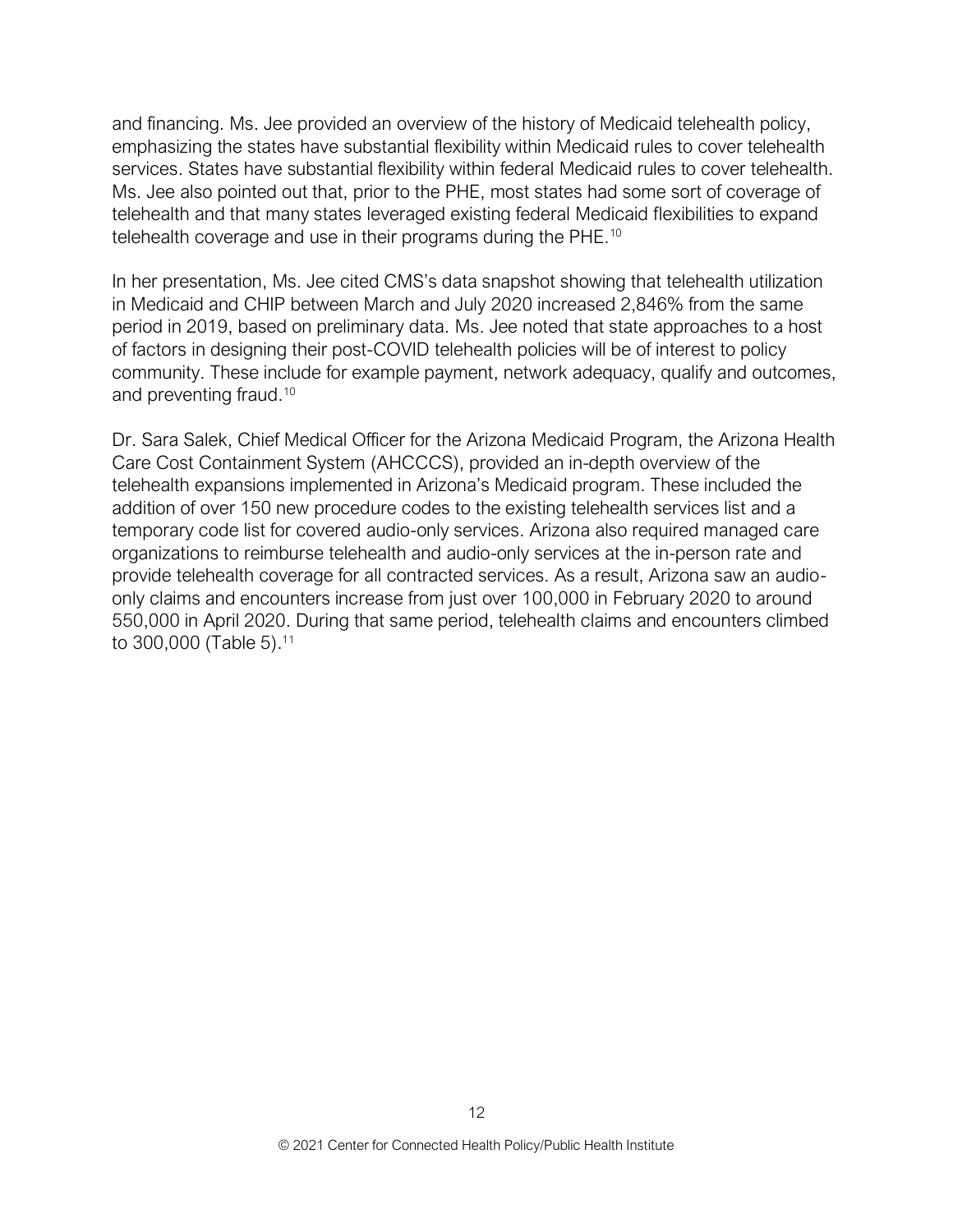

#### Table 5. Telehealth and Telephonic Claims/Encounters Volume

*Source*. Arizona Health Care Cost Containment System. [https://www.cchpca.org/sites/default/files/2021-](https://www.cchpca.org/sites/default/files/2021-02/Webinar%204%20-%20What%27s%20Next%20FINAL.pdf) [02/Webinar%204%20-%20What%27s%20Next%20FINAL.pdf](https://www.cchpca.org/sites/default/files/2021-02/Webinar%204%20-%20What%27s%20Next%20FINAL.pdf)

Looking ahead, Arizona has extended their telehealth flexibilities through September 2021 and is in the process of finalizing the telehealth and audio-only codes to be included in AHCCCS' permanent telehealth policy. Dr. Salek indicated that AHCCCS expects to finalize those decisions by July 2021. Dr. Salek noted that although they will need to evaluate quality of care and other factors, AHCCCS intends to maintain all the temporary telehealth codes in their permanent policy. A pending parity bill introduced in the Arizona legislature will directly impact private health insurance telehealth coverage; although this bill does not directly pertain to AHCCCS, it will have an indirect impact on AHCCCS telehealth coverage if passed.<sup>11</sup>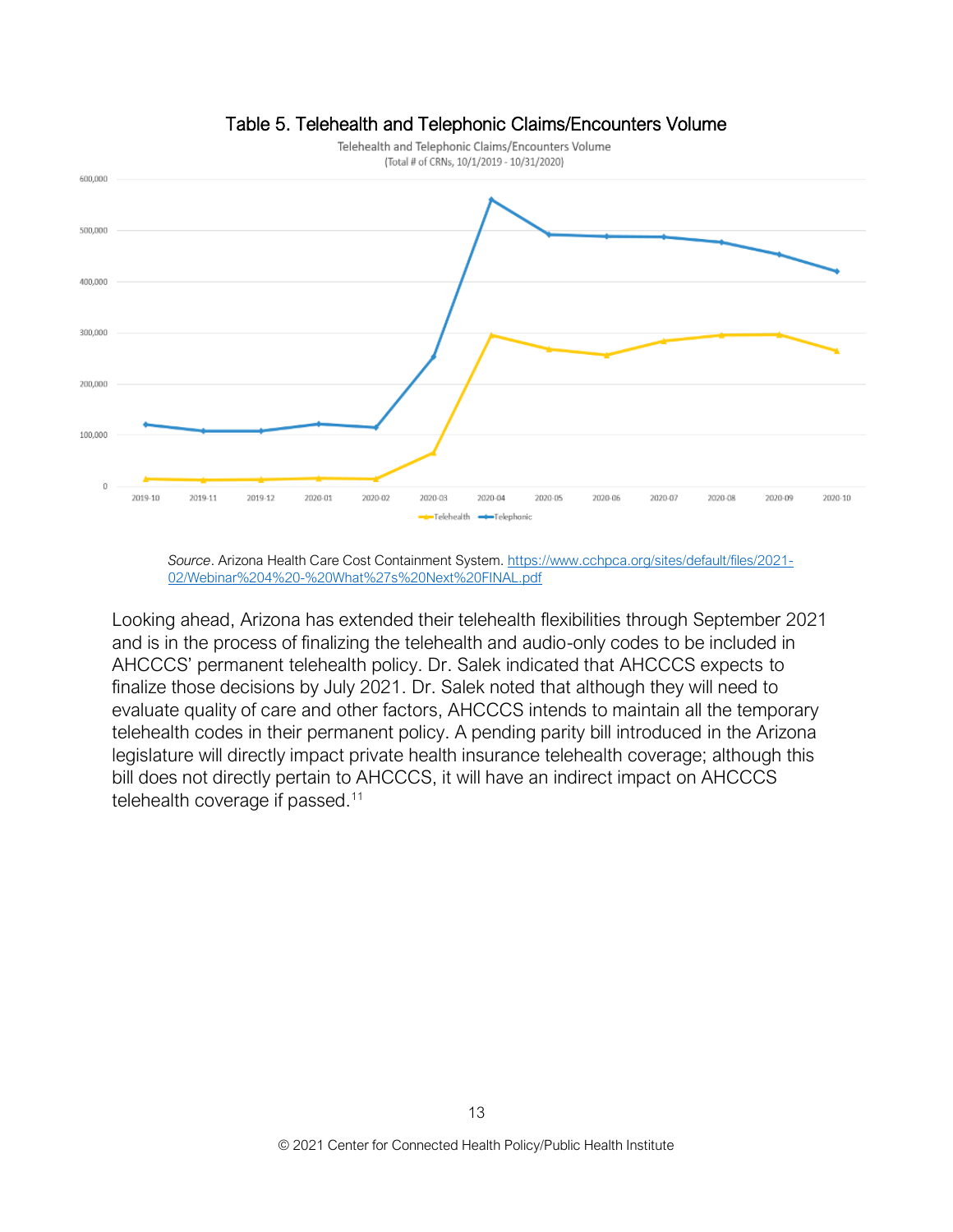



*Source*. Colorado Department of Health Care Policy & Financing. <https://www.cchpca.org/sites/default/files/2021-02/Webinar%204%20-%20What%27s%20Next%20FINAL.pdf>

Colorado's Medicaid program introduced a slate of telehealth expansions in March 2020, including coverage for audio-only and live chat; permitting physical and occupational therapists and pediatric behavioral health providers to deliver telehealth services; and pay parity for all services. Colorado also expanded its list of eligible telehealth providers to include FQHCs and rural health clinics (RHCs). Colorado's Medicaid Director, Dr. Tracy Johnson, indicated that the Department has begun evaluating the impact of these telehealth expansions and found substantial increases in utilization as a result. Most notable, telemedicine visits accounted for over 30% of all telemedicine-eligible visits at its peak in mid-April 2020 (Table 6). In June 2020, Colorado made these changes permanent through the state legislature.<sup>12</sup>

Based on this initial data, Colorado has observed that children and adults with SUDs, chronic conditions, and disabilities have become the drivers of telehealth utilization. However, Colorado has also seen higher utilization in urban parts of the state compared to rural parts. This mirrors what other states featured in the webinar series found as well and Dr. Johnson noted that this may have implications for health equity. Beyond the PHE, Colorado will continue to evaluate the impact of both the temporary and permanent changes to understand its impact on utilization and the state's reimbursement methodology. On March 9, 2020, the Colorado Department of Health Care Policy & Financing released a [comprehensive analysis](https://www.colorado.gov/pacific/sites/default/files/HCPF%20Telemedicine%20Evaluation%20March%208%2C%202021.pdf) of telemedicine utilization in Medicaid during the PHE.<sup>13</sup> Dr. Johnson also noted that Colorado Medicaid will assess future coverage and capability for eConsults.12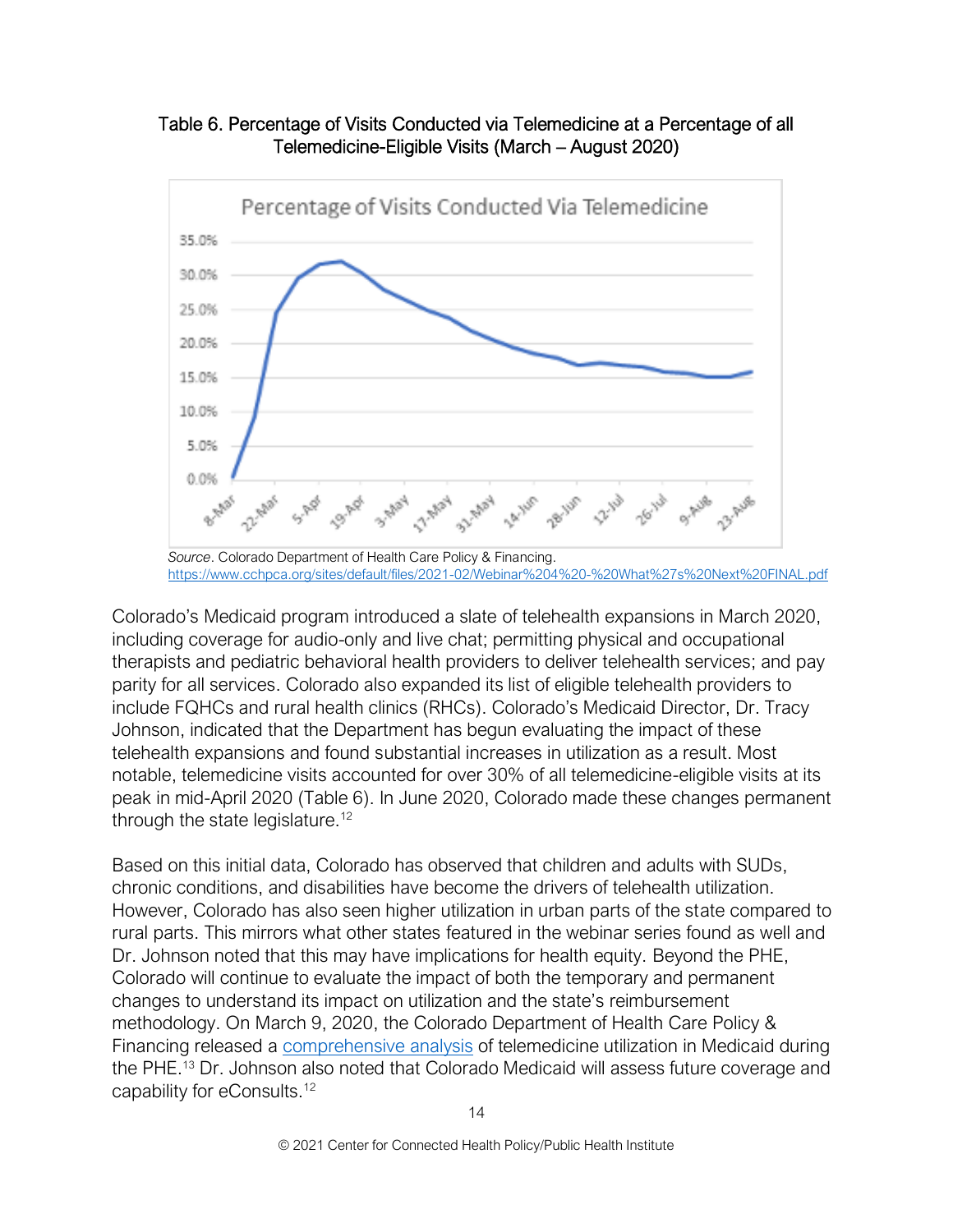Lori Coyner, Director of the Oregon Health Authority (OHA), shared a similar experience in Oregon's Medicaid program. After a series of telehealth flexibilities were introduced in Oregon, telehealth visits in April 2020 peaked at roughly 40 times higher than prepandemic levels. As in Colorado, Oregon moved quickly to update its permanent telehealth coverage for 2021 with some of these flexibilities. As of January 2021, the OHA has permanently expanded the originating site to the patient's home, removed the existing patient-provider relationship requirement, and now reimburses telehealth services at the inperson rate.<sup>14</sup>

Ms. Coyner stated that Oregon's future telehealth strategy beyond the PHE includes centering health equity in access to telehealth services and improving alignment of payer's telehealth policies across public and private payers. One of the ways that Oregon will address health equity beyond the pandemic is by ensuring that non-English speaking beneficiaries or those with hearing or language disability have access to interpreters during the telehealth visit. Oregon now requires providers and the state's coordinated care organization network to reimburse for interpretation services and at the same rate as if the service were provided in person.<sup>14</sup>

# **Conclusions**

Medicaid administrators often point out that when you have seen one Medicaid program, you have seen one Medicaid program. When you consider the patchwork of telehealth coverage across states and their diverse responses to the PHE, it becomes important to compare policies and share best practices across state lines. Through the Winter series, several high-level themes emerged from each state's telehealth experience:

- Utilization Growth: Telehealth visits increased significantly in Medicaid programs following the introduction of flexibilities and new coverage. Presenters shared data that showed large growth in telehealth visits through the early months of the pandemic in Spring 2020, with visits typically peaking in April 2020, but then dropping there afterward. Some Medicaid administrators think utilization will continue to be higher than pre-pandemic levels, but will be lower than the utilization rate seen during COVID-19.
- Health Equity: Nearly all of the Medicaid administrators who participated in the webinar series indicated that the COVID-19 pandemic exacerbated disparities in access to healthcare services and many communities do not have the necessary technology or broadband to utilize telehealth. Because Medicaid programs provide coverage to medically underserved and at-risk populations, health equity will remain a high priority for these programs as they develop their telehealth policies. It is important to keep in mind that disparities in access to telehealth services are a reflection of other existing inequities, namely the digital divide. Ensuring that future or permanent Medicaid telehealth expansions reach rural and underserved patients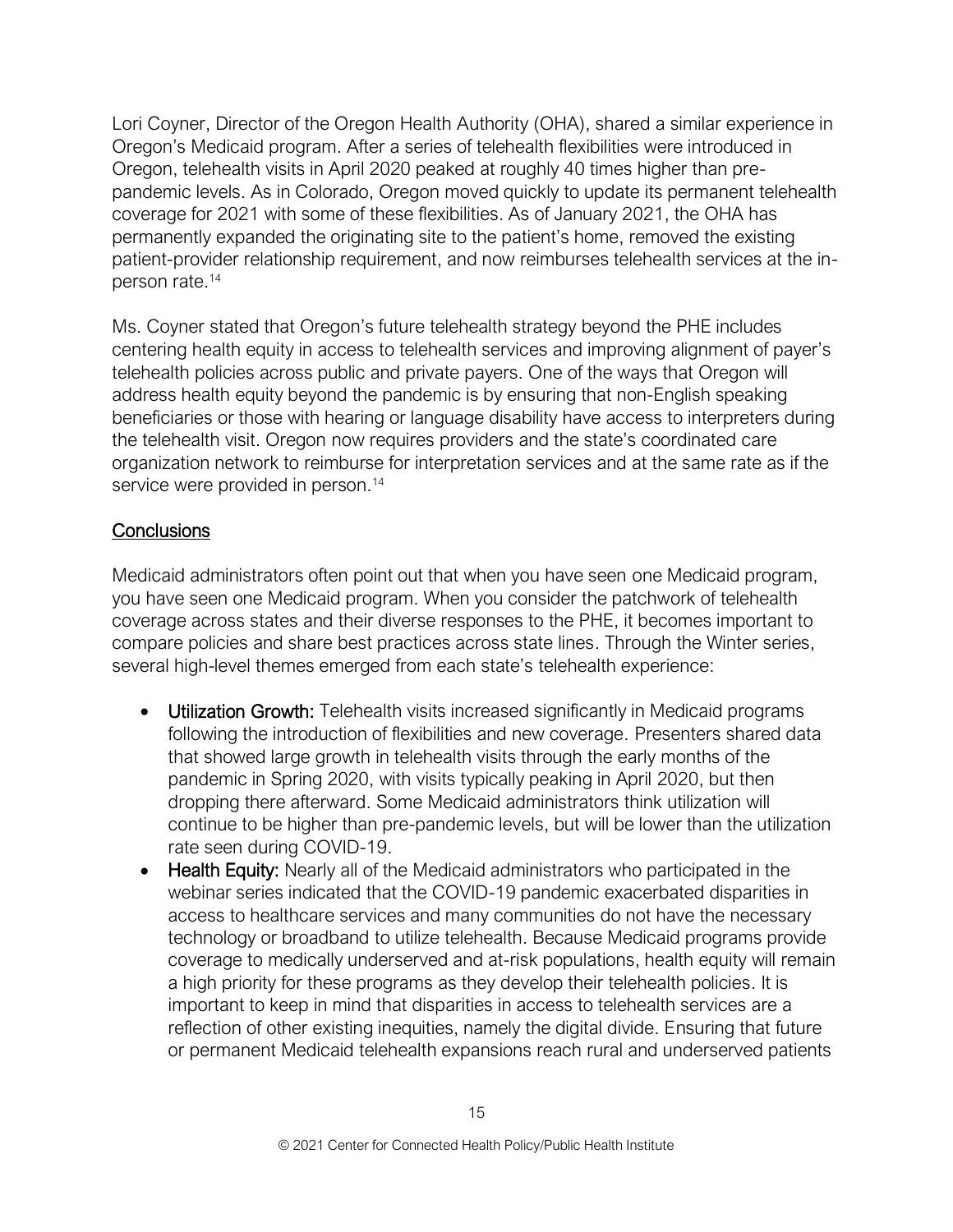will depend on other initiatives such as broadband access and infrastructure development at the state and federal level.

- Evidence-Based Policy: Medicaid programs emphasized that monitoring and evaluation will continue to guide decision-making on telehealth policy during and beyond the PHE. In particular, Medicaid programs will continue to track the impact of temporary policy on utilization, monitor the digital divide, evaluate the quality of audio-only services, and measure beneficiary satisfaction with telehealth services.
- Permanent Changes: Across all four webinars, Medicaid administrators indicated that some temporary telehealth policies would become permanent. States like Colorado, Oregon, and North Carolina have already made certain flexibilities permanent, while others await CMS guidance on audio-only services or optional services such as physical therapy and dentistry.

The Winter webinar series was successful in reaching diverse public health audiences and creating a platform for Medicaid agencies to share their experiences with telehealth policy during the pandemic. Furthermore, CCHP received overwhelmingly positive feedback from attendees and stakeholders for the Winter series. Attendees noted in webinar evaluation surveys that the webinars were engaging and well-organized, and that they filled a crucial gap in synthesizing and explaining Medicaid policies. Telehealth & Medicaid: A Policy Webinar Series will return this Spring for four new webinars on April 30, May 7, May 14, and May 21, 2021. We invite our diverse network to stay tuned for more information about topics and presenters for the Spring series.

Please visit [CCHP's Events page](https://www.cchpca.org/about/events) to learn more about the Spring series and register for future webinars.